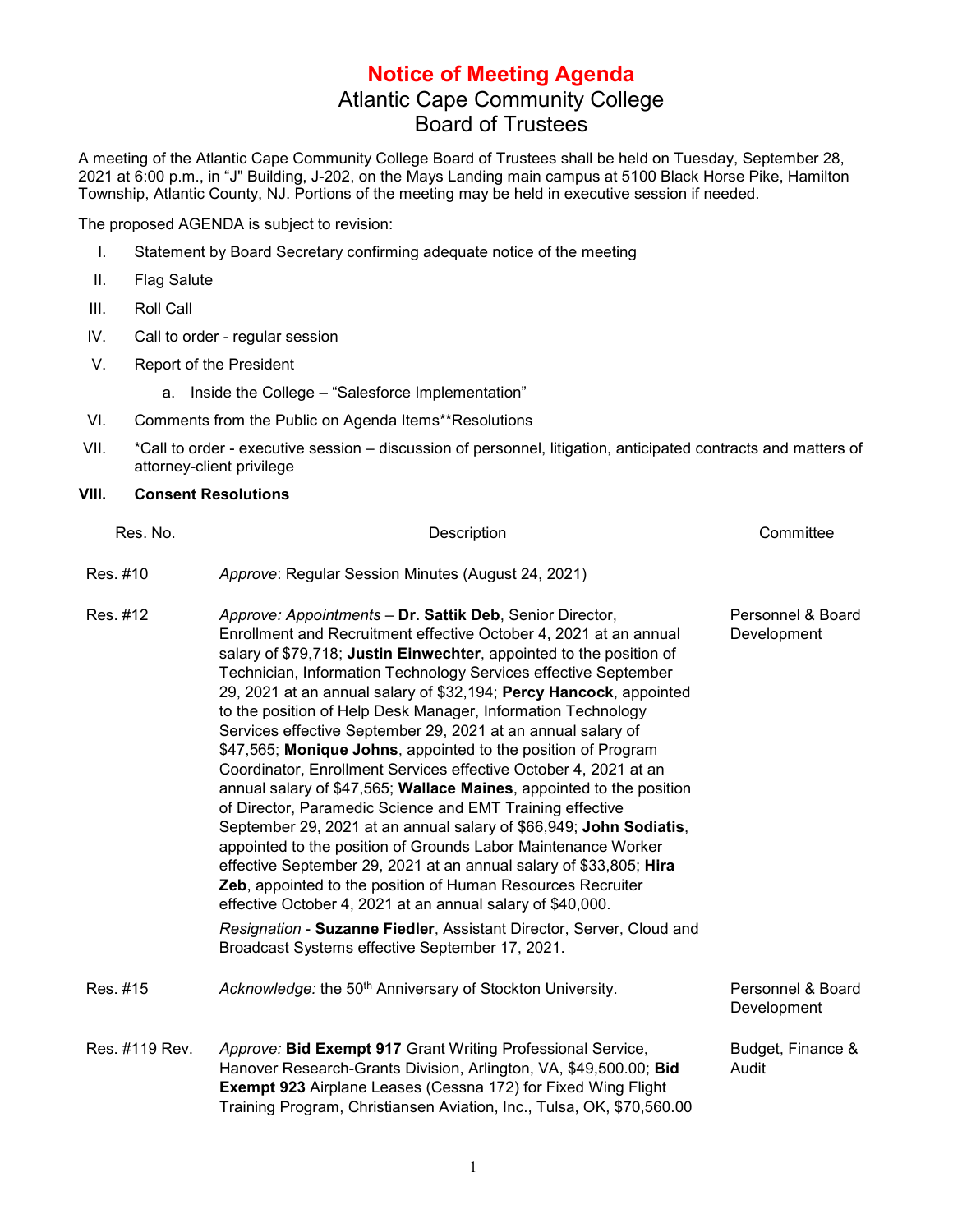| Res. No.                    | Description                                                                                                                                                                                                                                                                                                                                                                                                                                                                                                                                                                                                                                                                                                                                                                                                                                                                                                                                                                                                                                                   | Committee                        |
|-----------------------------|---------------------------------------------------------------------------------------------------------------------------------------------------------------------------------------------------------------------------------------------------------------------------------------------------------------------------------------------------------------------------------------------------------------------------------------------------------------------------------------------------------------------------------------------------------------------------------------------------------------------------------------------------------------------------------------------------------------------------------------------------------------------------------------------------------------------------------------------------------------------------------------------------------------------------------------------------------------------------------------------------------------------------------------------------------------|----------------------------------|
| Res. #13                    | Approve: Bid Exempt 935 Contract for Phone System<br>Changes/Repairs and Data Cabling, TriComm Network &<br>Communications Infrastructure, Hammonton / Moorestown, NJ,<br>\$27,500.00, (not to exceed); Bid Exempt 936 Passenger Van for<br>Athletics and Student Activities, Repair and Replacement Fund,<br>Hertrich Fleet Services, Milford, DE, \$30,000.00, (not to exceed);<br>Bid Exempt 937 Emergency Repair to Cape May County Campus<br>Chiller, Repair and Replacement Fund, Modern Controls, Inc., New<br>Castle, DE, \$28,363.70; Bid Exempt 938 Boiler Maintenance<br>Services, Edward R. Woods & Co., West Trenton, NJ, \$24,925.00;<br>Bid Exempt 939 25Live Software, CollegeNet, Portland, OR,<br>\$24,078.64; Bid Exempt 940 Remediation Services, Cape May<br>County Campus Library, ServPro of Atlantic City / Hamilton /<br>Hammonton, Buena, NJ, \$49,685.00; Regular Quote 2223 Fitness<br>Center Equipment, Centurion Partners Health and Fitness, LLC<br>d.b.a. FitnessSmith, Boynton Beach, FL, \$17,850.00; Total<br>\$202,402.34 | Budget, Finance &<br>Audit       |
| Res. #14                    | Approve: a contract with Ashley Foods to provide culinary food items<br>as needed for class instruction.                                                                                                                                                                                                                                                                                                                                                                                                                                                                                                                                                                                                                                                                                                                                                                                                                                                                                                                                                      | Budget, Finance &<br>Audit       |
| Res. #14A                   | Approve: a contract with B.F. Mazzeo Fruit & Produce to provide<br>culinary food items as needed for class instruction.                                                                                                                                                                                                                                                                                                                                                                                                                                                                                                                                                                                                                                                                                                                                                                                                                                                                                                                                       | Budget, Finance &<br>Audit       |
| Res. #18                    | <b>Executive Session</b>                                                                                                                                                                                                                                                                                                                                                                                                                                                                                                                                                                                                                                                                                                                                                                                                                                                                                                                                                                                                                                      |                                  |
| IX.<br><b>Budget Report</b> |                                                                                                                                                                                                                                                                                                                                                                                                                                                                                                                                                                                                                                                                                                                                                                                                                                                                                                                                                                                                                                                               |                                  |
| Х.                          | <b>Regular Resolutions</b>                                                                                                                                                                                                                                                                                                                                                                                                                                                                                                                                                                                                                                                                                                                                                                                                                                                                                                                                                                                                                                    |                                  |
| Res. No.                    | Description                                                                                                                                                                                                                                                                                                                                                                                                                                                                                                                                                                                                                                                                                                                                                                                                                                                                                                                                                                                                                                                   | Committee                        |
| Res. #2                     | FY21 Draft Financial Statement for twelve months ended June 30,<br>2021 as of September 15, 2021.                                                                                                                                                                                                                                                                                                                                                                                                                                                                                                                                                                                                                                                                                                                                                                                                                                                                                                                                                             | Budget, Finance &<br>Audit       |
| Res. #11                    | FY22 Financial Statement for two months ended August 31, 2021.                                                                                                                                                                                                                                                                                                                                                                                                                                                                                                                                                                                                                                                                                                                                                                                                                                                                                                                                                                                                | Budget, Finance &<br>Audit       |
| Res. #12A                   | Approve: Salary Adjustment - Heather Peterson, Registrar<br>effective September 29, 2021 at an annual salary of \$90,578.                                                                                                                                                                                                                                                                                                                                                                                                                                                                                                                                                                                                                                                                                                                                                                                                                                                                                                                                     | Personnel & Board<br>Development |
|                             | Promotions - Victor Moreno, from Community Outreach Manager<br>to Senior Manager, Campus Operations and Community Outreach<br>effective September 29, 2021 at an annual salary of \$60,083; Dr.<br>Natalie Devonish, from Dean, Worthington Atlantic City Campus<br>and Workforce Development to Vice President, Student Affairs and<br>Enrollment Management effective October 1, 2021 at an annual<br>salary of \$120,000; Dr. Vanessa O'Brien-McMasters, from Dean,<br>Institutional Research, Planning and Effectiveness to Vice<br>President, Institutional Effectiveness and Chief Strategy Officer<br>effective October 1, 2021 at an annual salary of \$115,000.<br>Change in Rank - Jeanine DiNardo, from Instructor, Hospitality<br>Management to Assistant Professor, Hospitality Management<br>effective September 29, 2021 at an annual salary of \$57,758.                                                                                                                                                                                      |                                  |